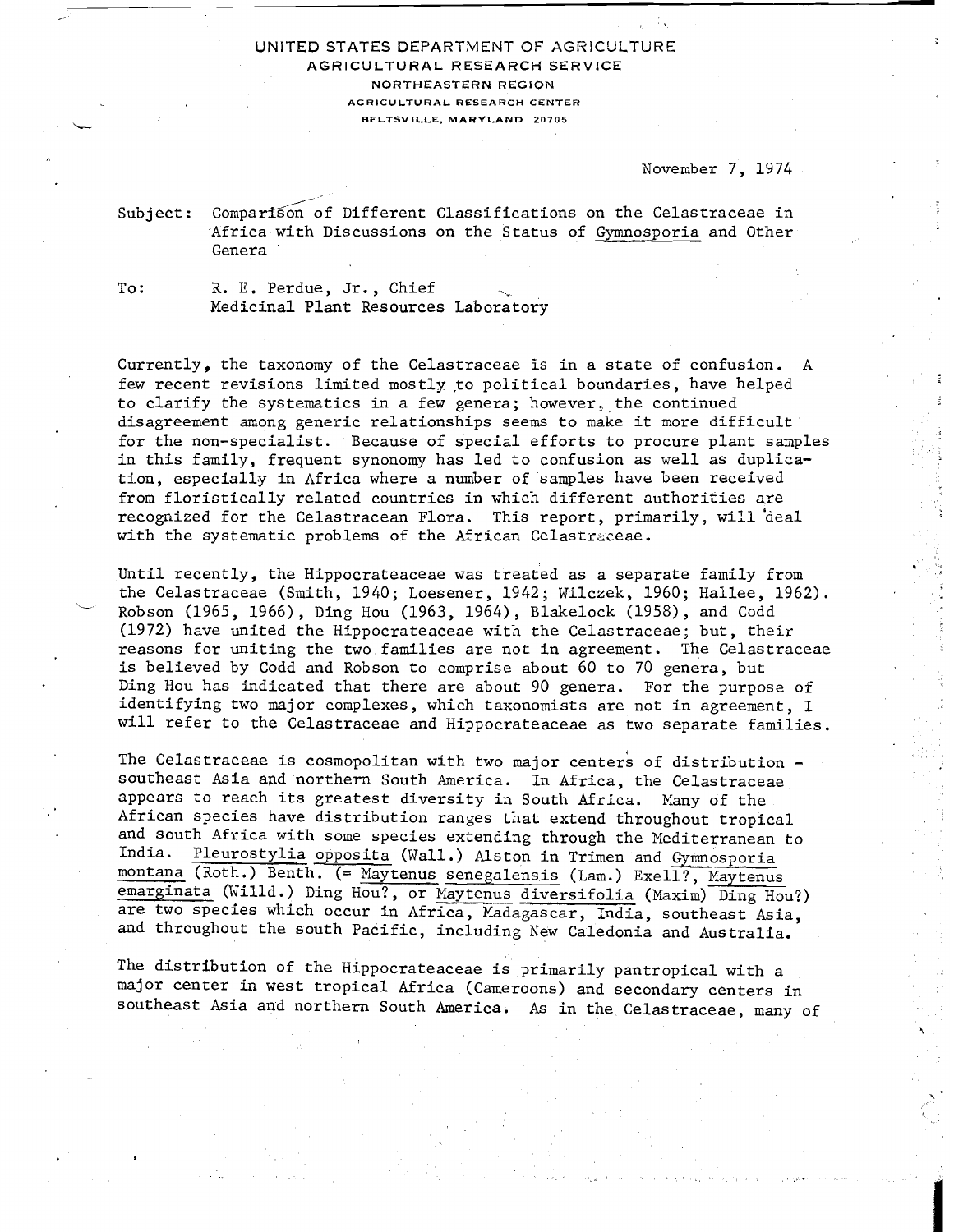the African species of the Hippocrateaceae are widespread in Africa. Reissantia indica (Willd.)  $H$ alle = Hippocratea indica Willd. occurs in Africa, India, Ceylon, Burma, Thailand, Indochina, south China, Philippines, and Java.

**L** 

2

Since Robson is being considered by this laboratory as a basis for nomenclature, documenting all samples of the Celastraceae and Hippocrateaceae, a chart was prepared to compare Robson's classification with other specialists of these families. Robson's classification follows more closely to that of Loesener (1942) than to the other, more recent, concepts of Ding Hou, Codd, Davison, Blakelock, and Wilczek. Robson's classification may be the most natural one; but, unfortunately, his publications (at the present) are limited to Flora Zambesiaca and Flora Mocambique (Robson and Sousa). From a practical point of view, we should not use Robson for generic names of the Celastraceae. His concept of species (as in Maytenus) are likely to be followed by future taxonomists with minor modifications, and we should follow Robson in this manner. Also, Robson's treatment of the Hippocrateaceae, which parallels that of Blakelock in Hutchinson and Dalzeil, Flora of West Tropical Africa (1958) , remains as a good option, even though it appears to conflict with Ding Hou, who seems to have been influenced by **A.** C. Smith (1940), Halle and Wilczek.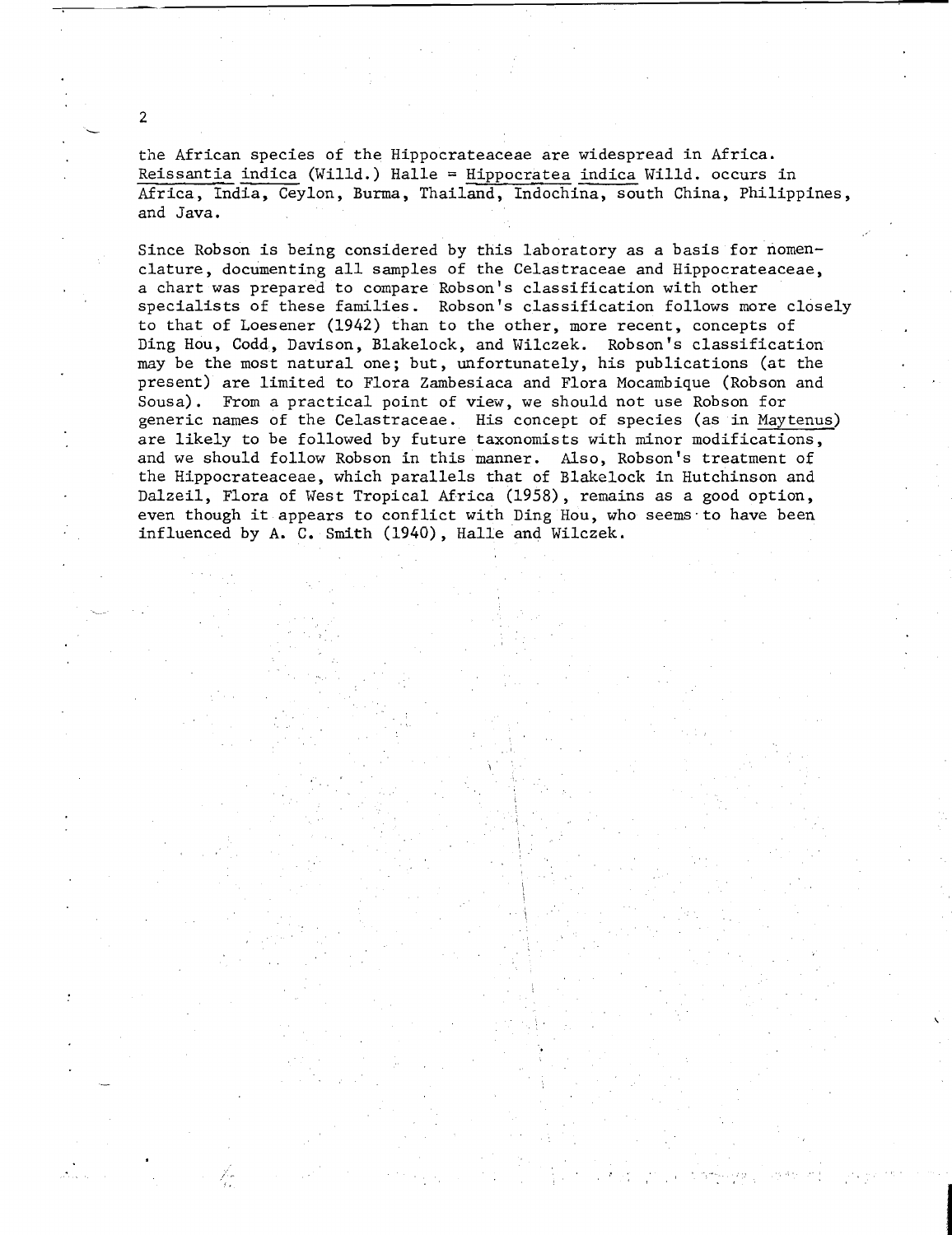|                |                                                                                                                                                                                       | <b>CELASTRACEAE</b> |                                                          |                                                                    |                                                 |
|----------------|---------------------------------------------------------------------------------------------------------------------------------------------------------------------------------------|---------------------|----------------------------------------------------------|--------------------------------------------------------------------|-------------------------------------------------|
| Robson         | Loesener                                                                                                                                                                              | Hallee<br>Wilczek   | Codd                                                     | Davison<br><b>Blakelock</b>                                        | Ding Hou                                        |
| Allocassine    | Cassine                                                                                                                                                                               | Cassine             | Allocassine<br>Cassine                                   | Cassine                                                            | Cassine                                         |
| Cassine        | Cassine                                                                                                                                                                               | Cassine             | Cassine                                                  | Cassine                                                            | Cassine                                         |
| Catha          | Catha                                                                                                                                                                                 | Catha               | Catha                                                    | Catha                                                              | Catha                                           |
| Crocoxylon     | Cassine-1892<br>Elaeodendron-1942                                                                                                                                                     | Cassine             | Cassine                                                  | Cassine                                                            | Cassine                                         |
| Hartogia       | Hartogia                                                                                                                                                                              |                     | Hartogia                                                 |                                                                    |                                                 |
| Lydenburgia    |                                                                                                                                                                                       |                     | Catha                                                    |                                                                    |                                                 |
| Maurocenia     | Maurocenia                                                                                                                                                                            |                     | Maurocenia                                               | Maurocenia                                                         |                                                 |
| Maytenus       | Gymnosporia<br>Moya<br>Maytenus                                                                                                                                                       | Maytenus            | Maytenus                                                 | Maytenus (Blakelock)                                               | Maytenus &<br>Gymnosporia-1955<br>Maytenus-1962 |
| Mystroxylon    | Cassine-1892<br>Mystroxylon-1942                                                                                                                                                      | Cassine             | Cassine                                                  | Cassine                                                            | Cassine                                         |
| Pleurostylia   | Pleurostylia                                                                                                                                                                          | Pleurostylia        | Pleurostylia                                             | Pleurostylia                                                       | Pleurostylia                                    |
| Pterocelastrus | Pterocelastrus                                                                                                                                                                        | Pterocelastrus      | Pterocelastrus                                           | Pterocelastrus                                                     |                                                 |
| Putterlickia   | Putterlickia                                                                                                                                                                          |                     | Putterlickia                                             | Gymnosporia<br>Putterlickia                                        |                                                 |
| Elaeodendron   | Cassine-1892<br>Elaeodendron-1942<br>Lauridia-1942<br>Cassine-1942<br>ინებულეფებეს კულმიზა, სასახის უკავსტული უფლილადია და სახილმება ალდიადადა გამომოსახა სამართვის სახილმადა სახილმა | Cassine             | Cassine<br>TEM ING A KASA TI ANG PALITAN PANAHAMI AT MAS | Cassine<br>The central diffusion of the states approved to present | Cassine                                         |
| a (stringer)   | ക്കാല് മുന്നിയില് പാട്ട് പ്രാപ്തിയില് പ്രവാസങ്ങളില് പ്രാപ്തിയായി കാര്യങ്ങളില് പ്രവാസങ്ങളില് പ്രത്യീക്കാണ് പ്ര                                                                         |                     | derengen in gan                                          | erneska svensk<br>in 1999 in the control service and except with   |                                                 |

المرابي

 $\sim 10^{-1}$ 

 $\Delta \phi$ 

 $\sim 10$ 

 $\sim$   $\sim$ 

 $\mathcal{O}(\mathcal{O}_\mathcal{A})$ 

 $\mathcal{A}^{\pm}$ 

 $\mathcal{I}^{\pm}$ 

 $\Box$ 

 $\mathcal{A}^{\mathcal{A}}$  and  $\mathcal{A}^{\mathcal{A}}$  are  $\mathcal{A}^{\mathcal{A}}$  . Then

السياسي (من الرياضية)<br>المراجع

 $\{ \lambda, \lambda, \lambda, \lambda \}$ 

 $\mathcal{A}_\mathbf{C}(\mathbf{A})$  and  $\mathcal{A}_\mathbf{C}(\mathbf{A})$  and  $\mathcal{A}_\mathbf{C}(\mathbf{A})$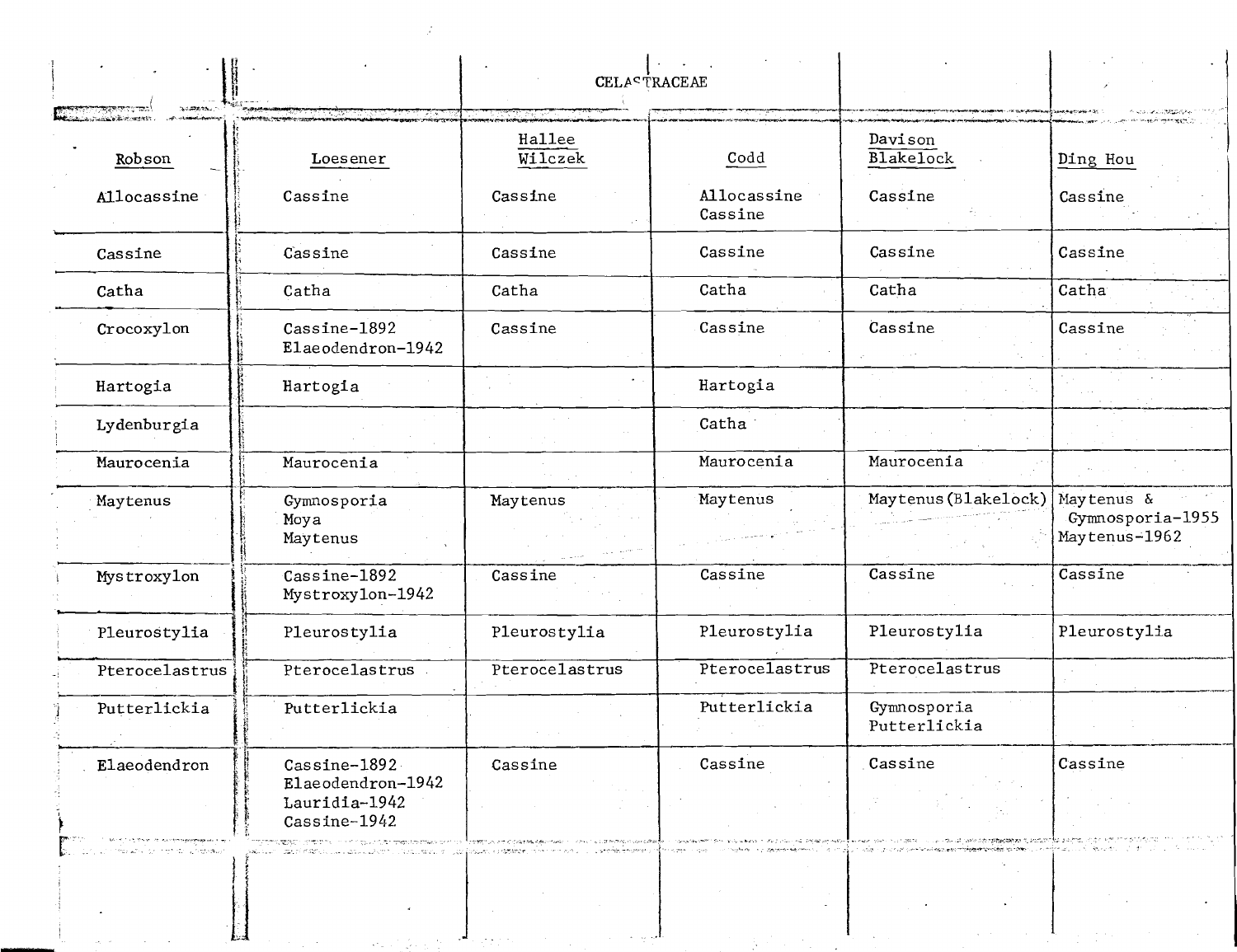| <u>n kondast verkalt i dago orden i trattor i tr</u>                                                                                                                            |                                                      | HIPPOCRATEACEAE                                                                                                                                                                                                                               | pány paspathatan graf pelistintik homonler (new contraspaths), it facture ochringvanagappathy papa par parti montra |                                                                                                                |               |
|---------------------------------------------------------------------------------------------------------------------------------------------------------------------------------|------------------------------------------------------|-----------------------------------------------------------------------------------------------------------------------------------------------------------------------------------------------------------------------------------------------|---------------------------------------------------------------------------------------------------------------------|----------------------------------------------------------------------------------------------------------------|---------------|
| i ina merupakang sistema tahun<br>Robson                                                                                                                                        | <b>STORIC PRODUCT</b><br>Loesener                    | Hallee<br>Wilczek                                                                                                                                                                                                                             | Codd                                                                                                                | Davison<br><b>Blakelock</b>                                                                                    | Ding Hou      |
| Campylostemon                                                                                                                                                                   | Tristemonanthus<br>Campylostemon                     | Tristemonanthus<br>Bequaertia<br>Campylostemon                                                                                                                                                                                                |                                                                                                                     | Campy los temon                                                                                                | Campylostemon |
| Hippocratea                                                                                                                                                                     | Hippocratea                                          | Hippocratea                                                                                                                                                                                                                                   | Hippocratea                                                                                                         | Hippocratea                                                                                                    | Hippocratea   |
| Hippocratea                                                                                                                                                                     | Hippocratea                                          | Apodostigma                                                                                                                                                                                                                                   |                                                                                                                     | Hippocratea                                                                                                    |               |
| Hippocratea                                                                                                                                                                     |                                                      | Cuervea                                                                                                                                                                                                                                       |                                                                                                                     | Hippocratea                                                                                                    | Cuervea?      |
| Hippocratea                                                                                                                                                                     | Hippocratea                                          | Elachyptera                                                                                                                                                                                                                                   | $\mathcal{L}_{\mathcal{A}}$ , where $\mathcal{L}_{\mathcal{A}}$ and $\mathcal{L}_{\mathcal{A}}$<br>$\mathcal{L}$    |                                                                                                                |               |
| Hippocratea                                                                                                                                                                     | Hippocratea                                          | Helictonema                                                                                                                                                                                                                                   |                                                                                                                     | Hippocratea                                                                                                    |               |
| Hippocratea                                                                                                                                                                     | Hippocratea                                          | Loeseneriella                                                                                                                                                                                                                                 |                                                                                                                     | Hippocratea                                                                                                    | Loesneriella  |
| Hippocratea                                                                                                                                                                     | Hippocratea                                          | Reissantia                                                                                                                                                                                                                                    |                                                                                                                     | Hippocratea                                                                                                    | Reissantia    |
| Hippocratea                                                                                                                                                                     | Hippocratea                                          | Simirestis                                                                                                                                                                                                                                    |                                                                                                                     | Hippocratea                                                                                                    |               |
| Salacia                                                                                                                                                                         | Salacia                                              | Salacia                                                                                                                                                                                                                                       | Salacia                                                                                                             | Salacia                                                                                                        | Salacia       |
| (?)<br>f 2                                                                                                                                                                      | Salacia                                              | Salacighia                                                                                                                                                                                                                                    |                                                                                                                     | Salacighia                                                                                                     |               |
| Tinting the content of the second state of the second state of the second state of the second state of the sec<br>Single the component of the second state of the second second | $\sim$<br><b>Service</b><br>$\sim 10^{-1}$<br>$\sim$ | нием отвердующим продолжения других сосудится верхников на усок рассул после светом недоставления в сосудится п<br>после после приверживающем в сосудится после после после после после после после после после после после сос<br>$\bullet-$ | $\sim$<br>$\sim 100$<br>$\sim 100$                                                                                  | ka kabupatèn Tangan di Kabupatèn Kalèng Kabupatèn Salah Kalèndher Kalèndher Kabupatèn Salah Kabupatèn Kalèndhe |               |
|                                                                                                                                                                                 |                                                      |                                                                                                                                                                                                                                               |                                                                                                                     |                                                                                                                |               |
|                                                                                                                                                                                 |                                                      |                                                                                                                                                                                                                                               |                                                                                                                     |                                                                                                                |               |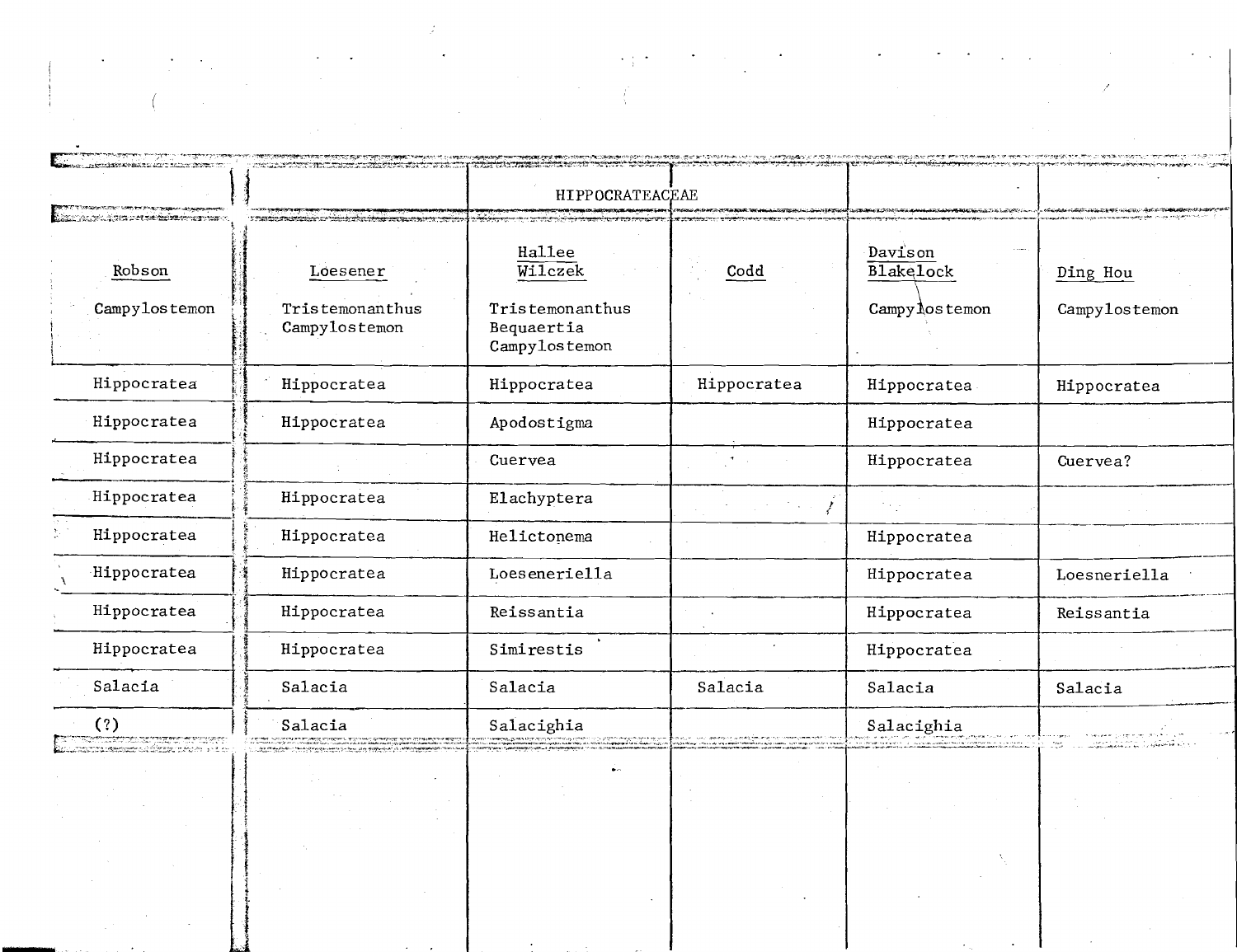## The Cassine Complex

The genera allied to Cassine L. (sensuo stricto, e.g. - Robson) are Allocassine N. Robson, Crocoxylon Eckl. & Zeyh., Elaeodendron Jacq. f. ex Jacq., Hartogia L. f., Lauridia Eckl. & Zeyh., Mystroxylon Eckl. & Zeyh., Pseudocassine Bredell, and possibly Pseudosalacia Codd. This complex has ' its center in South Africa. Ding Hou has presented a good historical **summary** on part of this complex in Flora Malesiana (1963).

"There has been some disagreement about the status between Cassine, Elaeodendron, Mystroxylon, and two other genera (Hartogia, Lauridia). Sonder (F1. Cap 1, 1860, 451-452) had them as five different genera; in Cassine the drupe was defined as juicy with a thin crust-like putamen, in Elaeodendron it being rather dry, with a very hard ligneous putamen. Bentham & Hooker (Gen P1. 1, 1862, 363, 367) kept Cassine and Elaeodendron separate, but Baillon (Hist. PI. 1, 1877, 33) recognized only the latter. In 1892 Loesener reduced Elaeodendron to Cassine and distinguished them as two different sections of Cassine subg. Elaeodendron, adding that sect. Elaeodendron would have vessels with scalariform, rarely also simple perforations, and Cassine, simple, round or elliptic perforations. Later, however, he reinstated Cassine, Elaeodendron, and Mystroxylon as distinct genera (in E. & P. Pfl. Fam. Nachtr. 1897, 223; Bot. Johrb. 28, 1900, 154; in E & P. Pfl. Fan. ed. 2, 20b, 1942, 110).

In 1927 Davison (Bothalia 2, 289) merged Elaeodendron and some other genera with Cassine concluding that there are no generic differences between them. Perrier de la Bathie, though agreeing that these two genera cannot be distinguished, arranged all species of Madagascar under Elaeodendron (Not. Syst. 10, 1942, 196-200). Recently also, Blakelock followed Davison (Kew Bull. 1956, 556), especially because Metcalfe and Chalk (Anat. Dic. 1, 1950, 393) had found that the anatomical characters of the vessels do not hold in conjunction with the other characters. The recognition of only one genus, Cassine, seems therefore to be final."

The genus Cassine remained "final" for only two years. In 1965 Robson, again, reinstated these genera and others, and created another combination; the genus Allocassine. Also, Robson combined Lauridia with Elaeodendron and Pseudocassine with Crocoxylon. In 1966, Codd criticized Robson for splitting up the Cassine complex and Codd then made two new combinations in Cassine, Cassine reticulata (Eckl. & Zeyh.) Codd (= Elaeodendron reticulatum (Eckl. & Zeyh. ) Ettingshousen in Denkschr. ) and Cassine transvaalensis (Burtt Davy) Codd (= Crocoxylon (Burtt Davy) Robson. Codd also feels that Hartogia (agrees with Ding Hou) should be included in Cassine; but to this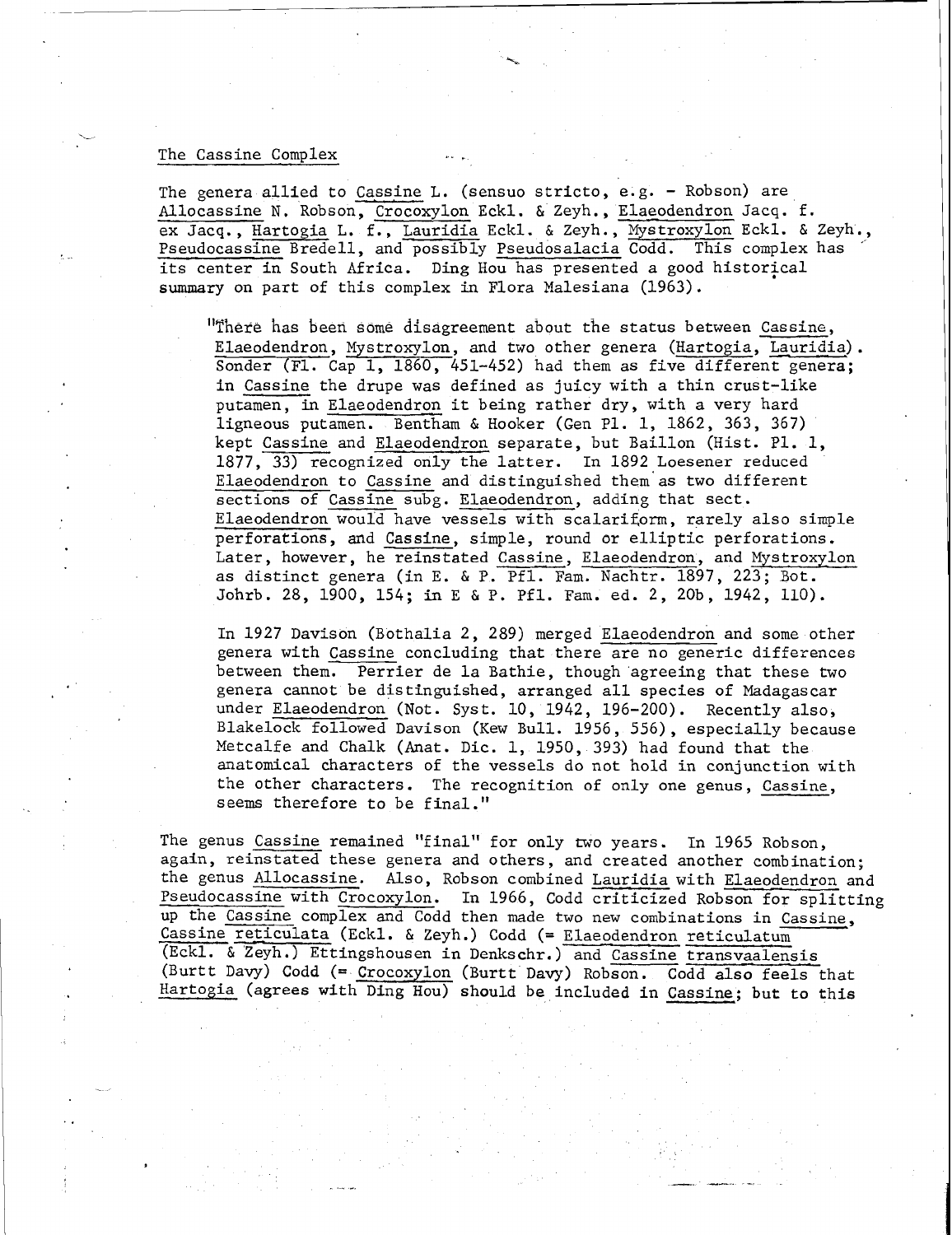day Hartogia, like Putterlickia and Denhamia, which are thought not to be kept separate from Maytenus, has been retained. In the Trees of Southern Africa by Palmer & Pitman (1972), Codd recognized only one species in Allocassine (Robson has described two species) with the other, Allocassine tetragona, listed as a synonym under Cassine. Finally Codd has recently described a new genus Pseudosalacia, which he feels is intermediate between Cassine and Salacia (Hippocrateaceae).

 $\overline{2}$ 

At the present, the Cassine complex can be viewed from either Robson or Codd who follows Ding Hou. In the genus Cassine, Robson recognizes two species from the Cape Peninsula of South Africa with four genera endemic to Africa, and Elaeodendron being pantropical in distribution. From the other point of view, all of Robson's genera (except possibly Allocassine) are placed into Cassine, thus making Cassine the pantropical genus. Recent floras outside of Africa have used Cassine over Elaeodendron. An anatomical study recently published by a woman reached conclusions that were contradictory - she supports both Robson and Smith (who I assume to be similar to Davison & Blakelock in this case); Robson, personal comunication, 1973.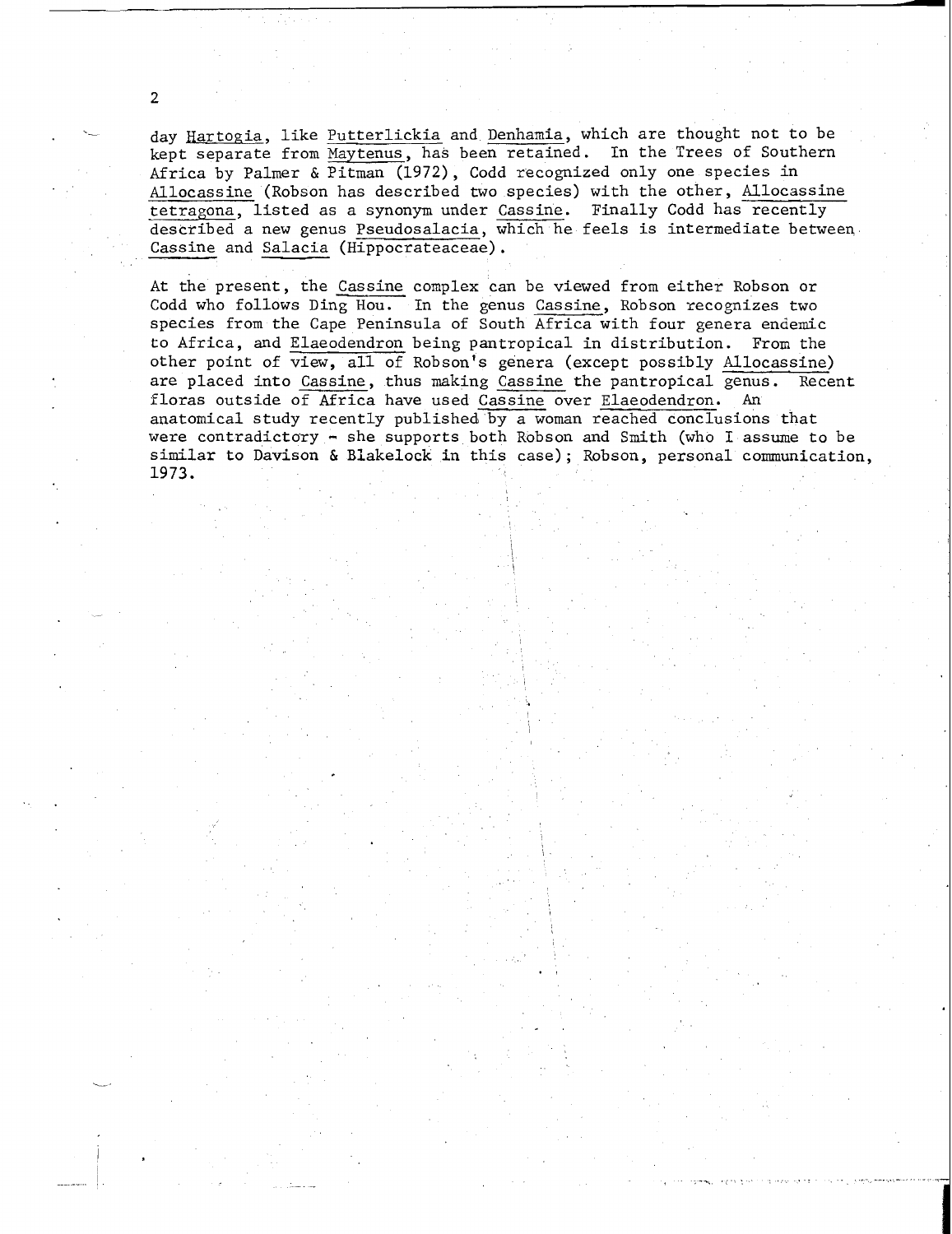## The Genus Lydenburgia

Robson in Bot. Soc. Brot. 39 : 34-36 (1965) described a new genus, Lydenburgia from South Africa. Apparently, Codd was independently describing Robson's new genus as a new species of Catha (a montypic genus found in Arabia, Ethiopia, East Africa to Cape Province). After seeing<br>Robson's publication, Codd in Bothalia 9, 124 (1966) transferred Lydenburgia cassinoides Robson to Catha cassinoides (Robson) Codd. It seems that Codd neglected to check Index Kewensis upon publishing his new combination<br>because Catha cassinoides (Robson) Codd is a homonym of Catha cassinoides Robson in Bot. Soc. Brot. 39: 34-36 (1965) described a new genus,<br>Lydenburgia from South Africa. Apparently, Codd was independently<br>describing Robson's new genus as a new species of Catha (a montypic genus<br>found in Arabia, Webb. & Benth. It was later corrected and renamed as Catha transvaalensis Codd.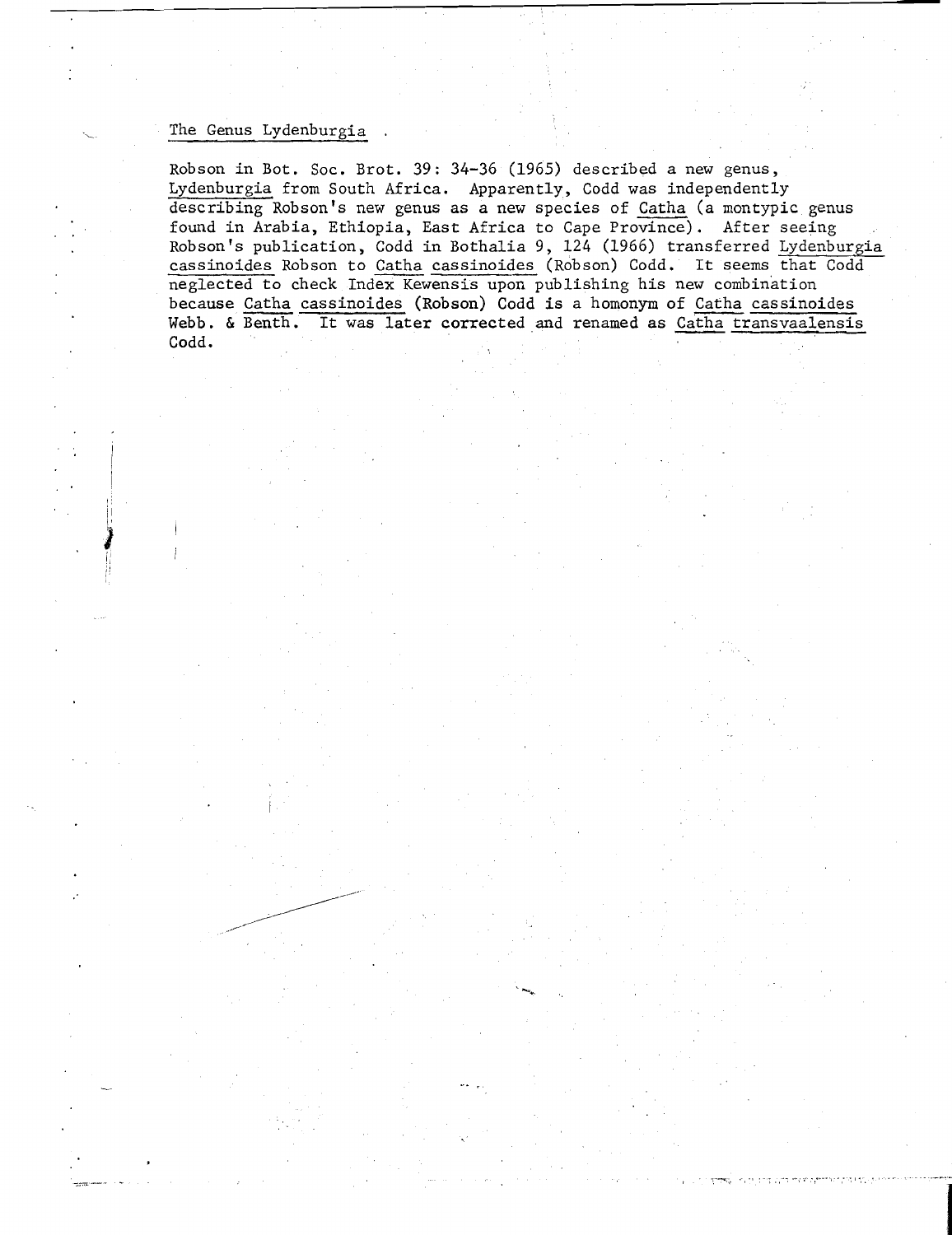## The Hippocratea Complex

The genus Hippocratea has been interpreted to comprise about 150 species or subdivided into as many as 16 genera, each with various numbers of species. Wilczek (1960), in Flora du Congo Belge et du Ruanda-Urundi, who parallels very closely to Halle (1958, 1960 and 1962), recognized eight genera: Hippocratea, Apodostigma, Cuervea, Elachyptera, Helictonema, Loesneriella, Reissantia and Simirestis. Robson (1965, 1966) and Blakelock (1958) have lumped these all into Hippocratea. Ding Hou (1964) seems to follow Hallee and Wilczek since he has listed species of Reissantia and Loesneriella in Flora Malesiana. Also, Wilczek (1960) and Halle (1962) recognized two genera, Cuervea and Elachyptera, which occur in Central and South America and West Indies (but not Asia), probably based upon Smith (1940).

Another complex of the Hippocrateaceae, which seems to parallel the genus Hippocratea is Campylostemon and its allies Bequaertia and Tristemonanthus Wilczek recognizes three genera and Robson only one, Campylostemon.

In summary, the African Hippocrateaceae comprises four genera (including Salacia and Salacighia?) from Robson's point of view, or 13 genera as treated by Wilczek (1960) and Halle (1962), Monographie des Hippocrateaceae d'Afrique Occidentale; Inst. Franc. d'Afrique Noire Mem. 64.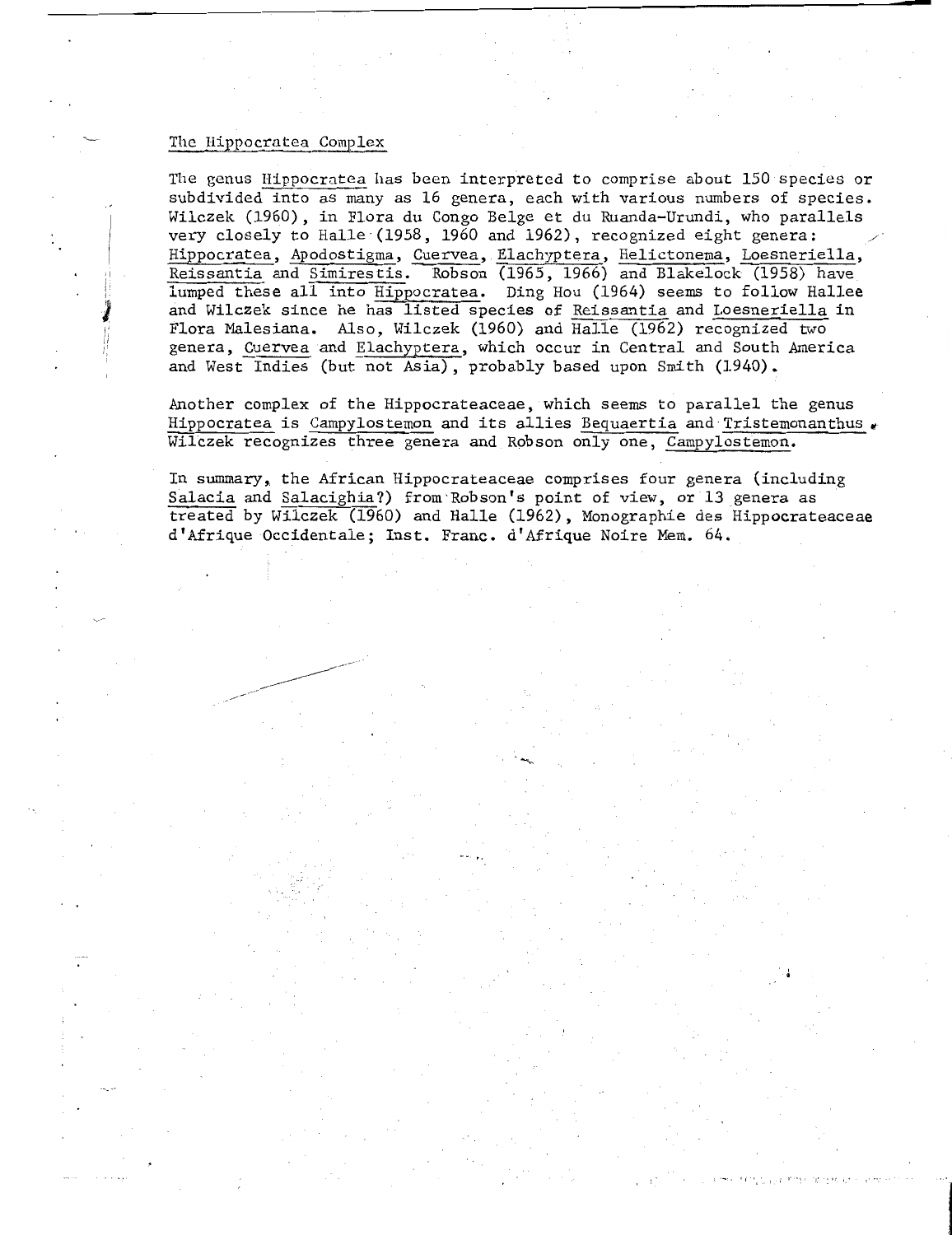## The Status of Gymnosporia

The taxonomy and history of three closely related genera: Celastrus, Gymnosporia, and Maytenus is discussed by Ding Hou in his revision of the genus Celastrus (Ann. Missouri Bot. Gard. 42: 217-218, 1955) and in Flora Malesiana Ser. I: 238-240 (1962). Until recently, Gymnosporia was regarded as a large genus mostly in the Old World Tropics (three species of Gymnosporia, in Latin America, were transferred to Moya by Loesener, 1942, and then to Maytenus by Lourteig and O'Donell, 1955); Maytenus, with more than 100 species, was restricted to the New World and Celastrus, following Ding Hou's revision, remains in Asia, North America, and Madagascar. Although Celastrus presently does not occur in Africa, many of the African species of Gymnosporia (now Maytenus) were described in Celastrus. In Ding Hou's revision of Celastrus (1955), he maintained Gymnosporia, Maytenus, and Celastrus; but, pointed out that the distinction between Gymnosporia and Maytenus will need further study. Gymnosporia has not received recognition in the more recent floras or revisions.

The transfer of Gymnosporia to Maytenus appears to have originated with Exell (Bot. Soc. Brot. II, 26,  $\overline{1952}$  and Kew Bull., 1953, 103). Exell's recognition of only Maytenus was followed by other botanists: Exell and Mendoca, 1954 (Consp. Fl. Angol., 2); Blakelock, 1954 (Taxon 3, 1961), Kew Bull. (2) 237-247), 1957 (Kew Bull. (1) 37-39); Hutchinson and Dalziel with Blakelock, 1958 (Fl. **W.** Trop. Africa ed. 2, 1 (2), 23-624); Marais, 1960 (Bothalia 7: 381-386); Wilzcek, 1960 (Fl. Cong. Belg., 114-125); Ding Hou, 1963 (Fl. Malesiana, Ser. 1: 238-243); Robson, 1965 (Soc. Broth. Biol. 39 (2): 5-56), 1966 (Fl. Zambesiaca 2 (2): 355-417), and Palmer E. and N. Pitman, 1972 (Trees of Southern Africa 11, 1973-1287). All of the African and Malaysian species of Gymnosporia are now combined under Maytenus.

Although Gymnosporia is not used in current floras, some Asian species, which fall outside areas of recent floristic studies, may continue to be treated as Gymnosporia. Some of these species eventually may be included in the present African or Malaysian species of Maytenus. One particular species, Gymnosporia montana, originally described from India as Celastrus montanus, has a long history of being included in the African, Asian, and Australasian literature and deserves special attention, since it is a confirmed active in our program.

Gymnosporia montana is cited as a synonym in the genus Maytenus under M. senegalensis (Lam.) Exell by Robson (Soc. Brot. Biol. 39 (Ser. 2): 14, 11 1965; and Flora Zambesiaca 2 (2): 368, 1966), Maheshwari (the flora of Delhi: 101, 1963), Breitenbach (The Indigenous Trees of Ethiopia: 198, 1963), and as a synonym of M. emarginata (Willd.) Ding Hou by Ding Hou (Flora Malesiana, 6 (1): 241, 1963) and by Backer and Bakhuizen van den Brink and as a synonym of M. emarginata (Willd.) Ding Hou by Ding Hou (Flora (Flora of Java: 55, 1965).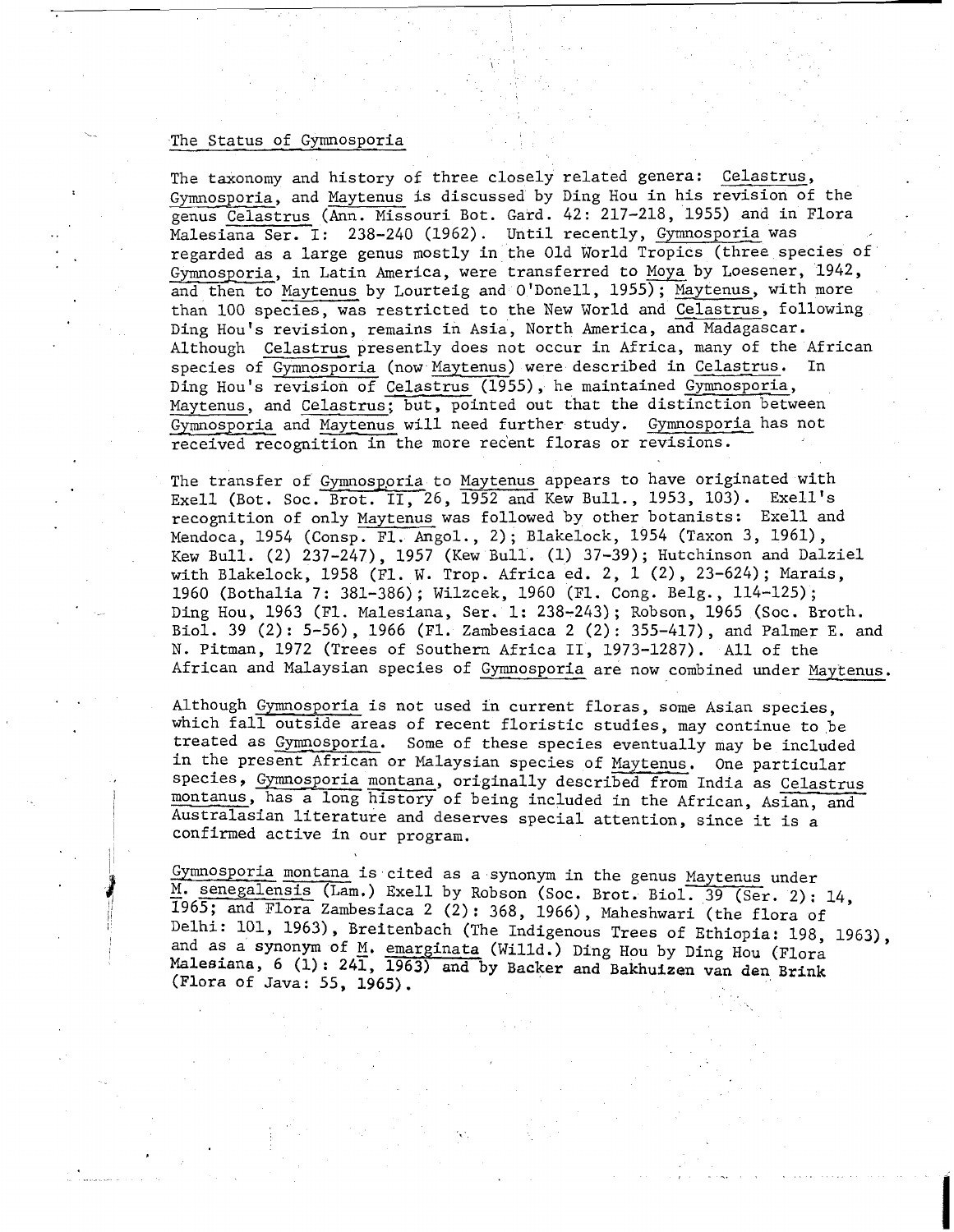.<br>Citations of authorities for <u>Gymnosporia montana</u> include: <u>G. montana</u> Citations of authorities for Gymnospolia montana ficture.  $\Sigma$ .  $\Sigma$ .  $\Sigma$ .  $\Sigma$ .  $\Sigma$ .  $\Sigma$ .  $\Sigma$ .  $\Sigma$ .  $\Sigma$ .  $\Sigma$ .  $\Sigma$ .  $\Sigma$ .  $\Sigma$ .  $\Sigma$ .  $\Sigma$ .  $\Sigma$ .  $\Sigma$ .  $\Sigma$ .  $\Sigma$ .  $\Sigma$ .  $\Sigma$ .  $\Sigma$ .  $\Sigma$ .  $\Sigma$ .  $\Sigma$ .  $\Sigma$ .  $\Sigma$ . (Fl. Aust. (1), 1863) <u>G. montana</u> (Roxb.) Benth. (Loesener, 1942).<br>Ding Hou, in Flora Malesiana (pp. 241-242), elaborated on this confusion which involves Roxburgh's naming of Celastrus montanus Roxb. as a homonym of Celastrus montanus Roth. According to Ding Hou, later authors, have not always realized that Roth's publication preceeded that of Roxburgh. The correct citation for this name, which is now conserved, is Gymnosporia montana (Roth ex Roem. & Schult.) Benth. (= Celastrus montanus Roth ex Roem. & Schult.).

Both Ding Hou and Robson cite the same references for Celastrus montanus (under Maytenus emarginata in F1. Malesiana and M. senegalensis in F1. Zambesiaca). Ding Hou distinguished between Celastrus senegalensis  $($ = Maytenus senegalensis) and  $C.$  montanus on the basis that  $C.$  senegalensis always has a two-celled ovary. Ding Hou made one reference on Maytenus senegalensis to Hutchinson and Dalzeil, Flora of West Tropical Africa, ed. 2, 1958, which may be Ding Hou's concept of M. senegalensis, and is not the same as that of Robson. It appears to me that Robson should have commented on Ding Hou's interpretation when he included C. montanus with M. senegalensis; and, since Robson has not commented it is difficult to determine whether he was aware of Ding Hou's inclusion of C. montanus under M. emarginata. Robson has also communicated to me personally, that C. montana is equivalent to M. senegalensis; but, at the time of my visit (March 1973) I did not have my notes with me and could not remember the details concerning these taxa.

Ding Hou did not clearly state that the type specimen of Celastrus montanus contains a three-celled ovary, but this is definitely inferred by the following: (1) citing C. montanus as a synonym of M, emarginata (2) stating that Loesener (1942) in recording Gymnosporia senegalensis  $($  = Maytenus senegalensis) as distributed from Africa to Asia to Australia was induced by Bentham's remark and probably confused this with his species - Maytenus diversifolia (Maxim.) Ding Hou which is characterized by a two-celled ovary, and (3) stating that he cannot uphold Roxburgh's distinction between  $C.$  montanus and  $C.$  emarginata on the minor basis of leaf and inflorescence characters.

Since Robson also characterizes Maytenus senegalensis by a usually two-celled ovary (character used by Robson in his key used to separate M. senegalensis from M. heterophylla) and includes C. montanus Roth as a synonym - it would indicate some confusion on whether the type specimen of C. montanus is a plant with a two-celled or three-celled ovary. The distribution of M. senegalensis is widespread in Africa to India and M. emarginata occurs from India, Ceylon to Australia. Except for the uncertain relationship m India, Cey on to Australia. Except for the uncertain relationship<br>one might regard M. emarginata of Malaysia equivalent to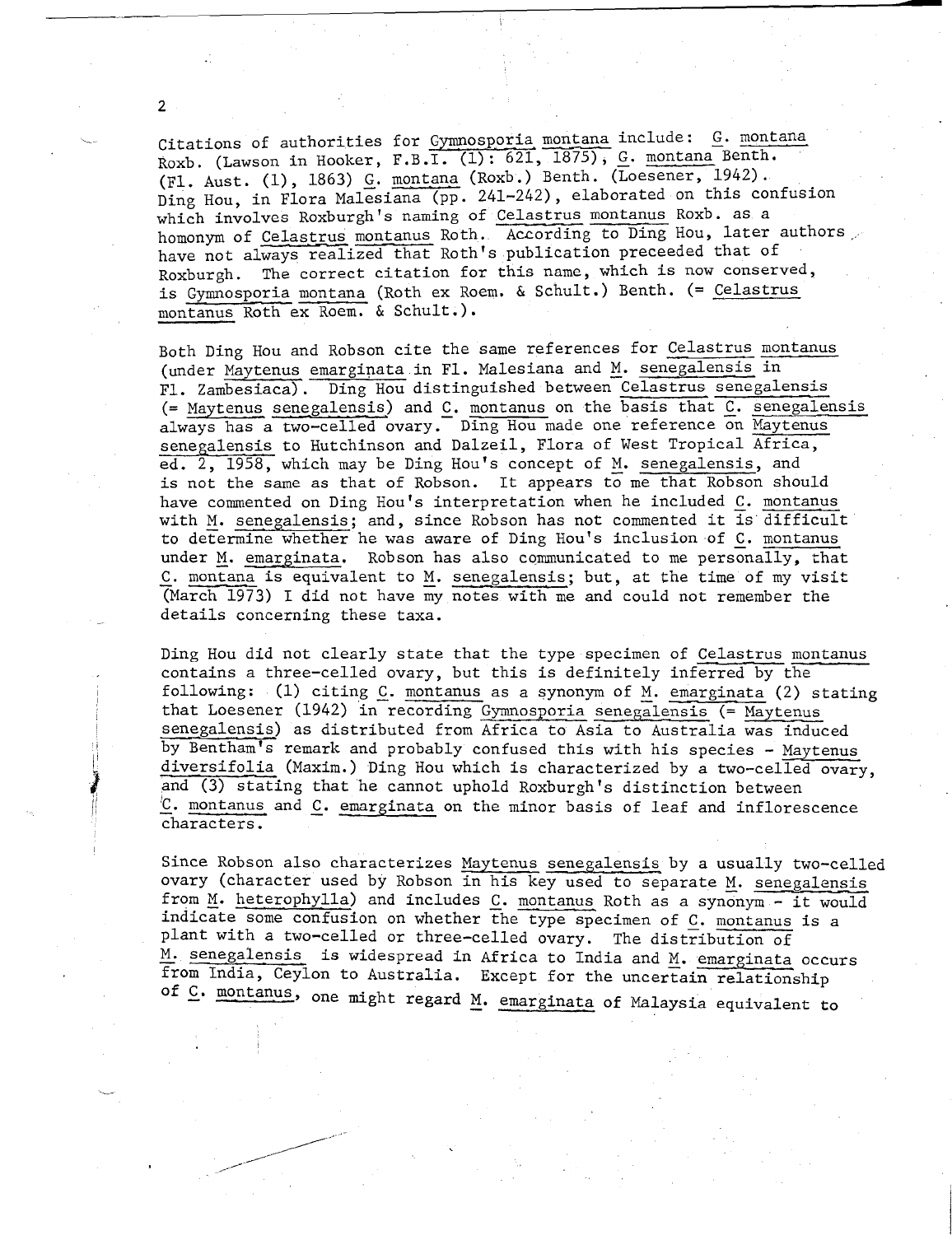the confusion over <u>M</u>. <u>heterophylla</u> in Africa and the <u>M. diversifolia</u> **of Malaysia equivalznt to** M. **senegalensis of Africa. Also, it would be interesting to know the diFferences between the species just mentioned.** 

 $\overline{3}$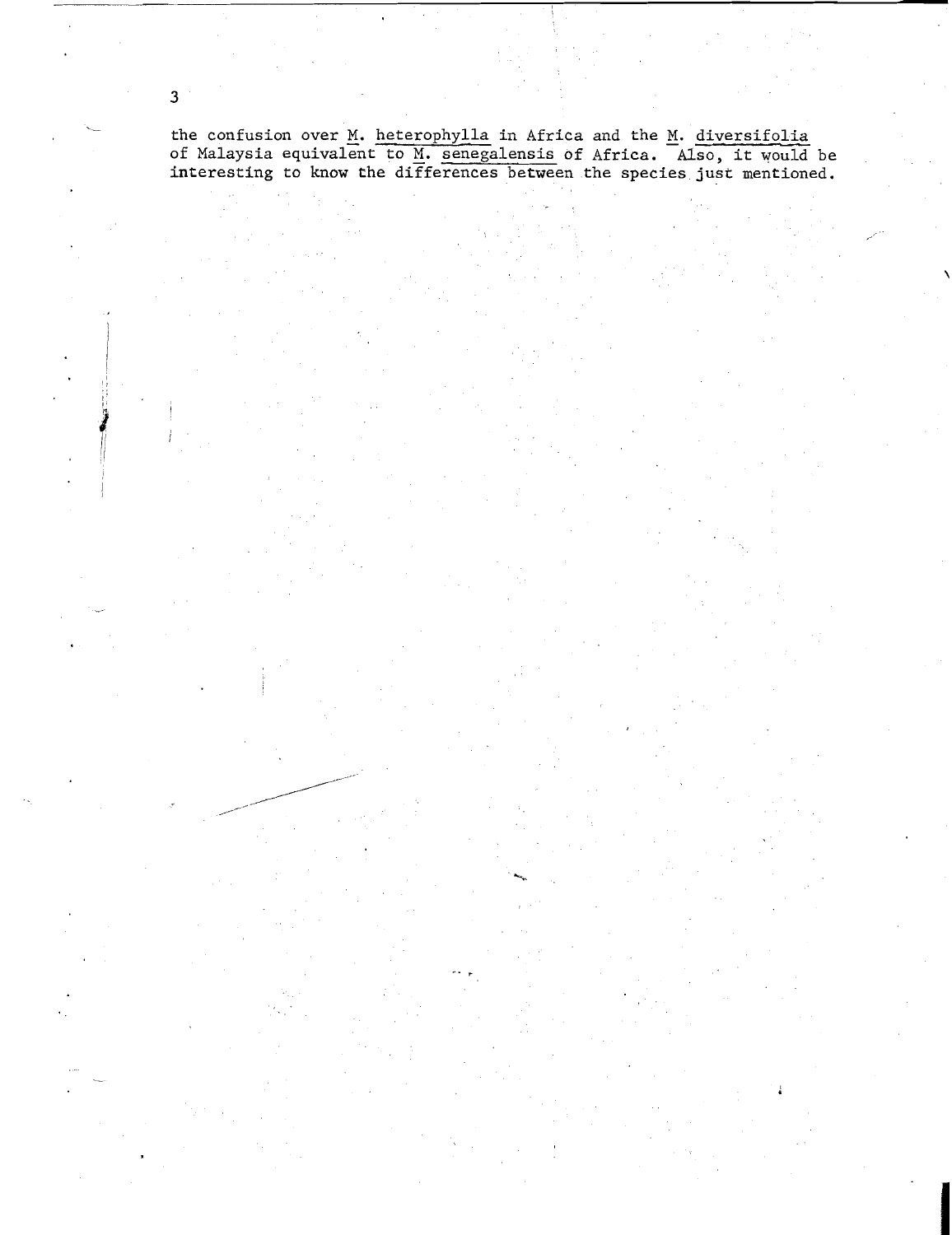# Maytenus and Related Genera, Celastrus, Putterlickia, and Denhamia

The genus Maytenus includes from 150-200 species and less than one-fifth of these occur in Asia and Africa. The major center for this genus is in South America. Robson will describe 14 species of Maytenus for the'Flora of Tropical East Africa, which will include one new species from Tanzania (personal communication,, March 1973); and he, personally, feels that the Maytenus species in Africa are not well-defined, but represent aggregates that overlap and integrade throughout Africa (personal communication, 1973).

Ding Hou has listed five species in the Flora Malesiana; and since Malaysia covers a vast amount of territory, the number of species in Asia remaining to be described or combined from Gymnosporia, appear to be few in number (mostly in India) .

The need for revision of the American species of Maytenus has been expressed by Macbride (Flora of Peru, Vol. 13, part 3A (1); p. 260; 1951):

"It has not been practical for me to attempt evaluation of the many species proposed in this group; the key is only suggestive and some of the characters indicated for reasons of expediency will prove, it seems to me, to be less significant when a comprehensive study is possible."

The genera allied to Maytenus include Celastrus (Asia, Madagascar and North America), Putterlickia (South Africa), and Denhamia (Australia). Robson has made the comment that Mystroxylon (in the Cassine complex) is a Maytenus with an indehiscent fruit (personal communication, 1973).

I

**t** *d* 

-

<sup>I</sup>Ding Hou distinguishes Celastrus from Maytenus (in Flora Malesiana) on the basis of habit, degree of adnation of ovary and disk, and fruit structure. Celastrus is scandent; the ovary is free from the disk except at the base; and after dehiscence of the fruit, the central axis splits close to the insertion of the seeds and after the seeds and valves have been dropped, the thickened placenta can still be observed on the pedicel. In Maytenus, the plants are erect trees or shrubs (except M. buchananii - not noted by Ding Hou) ; the ovary is partly or entirely (rarely) immersed in the disk; and the central axis splits to the very base, and after the seeds and valves have fallen, almost nothing can be discerned on the top of the pedicels. In view of recent publications and floras on the Celastraceae. which have continued to recognize Celastrus, this genus will probably be maintained.

Denhamia and Putterlickia are two genera which are separated from Maytenus by possessing more than two ovules per cell. Ding Hou (F1. Malesiana, p. 240, 1962) has noted that Denhamia parviflora L. S. Smith and D. pittosporoides F. & M. normally have two ovules per cell and represent a transition from other species of Denhamia to Maytenus. Ding Hou feels that Denhamia should be reduced to Maytenus. Robson has made similar

%.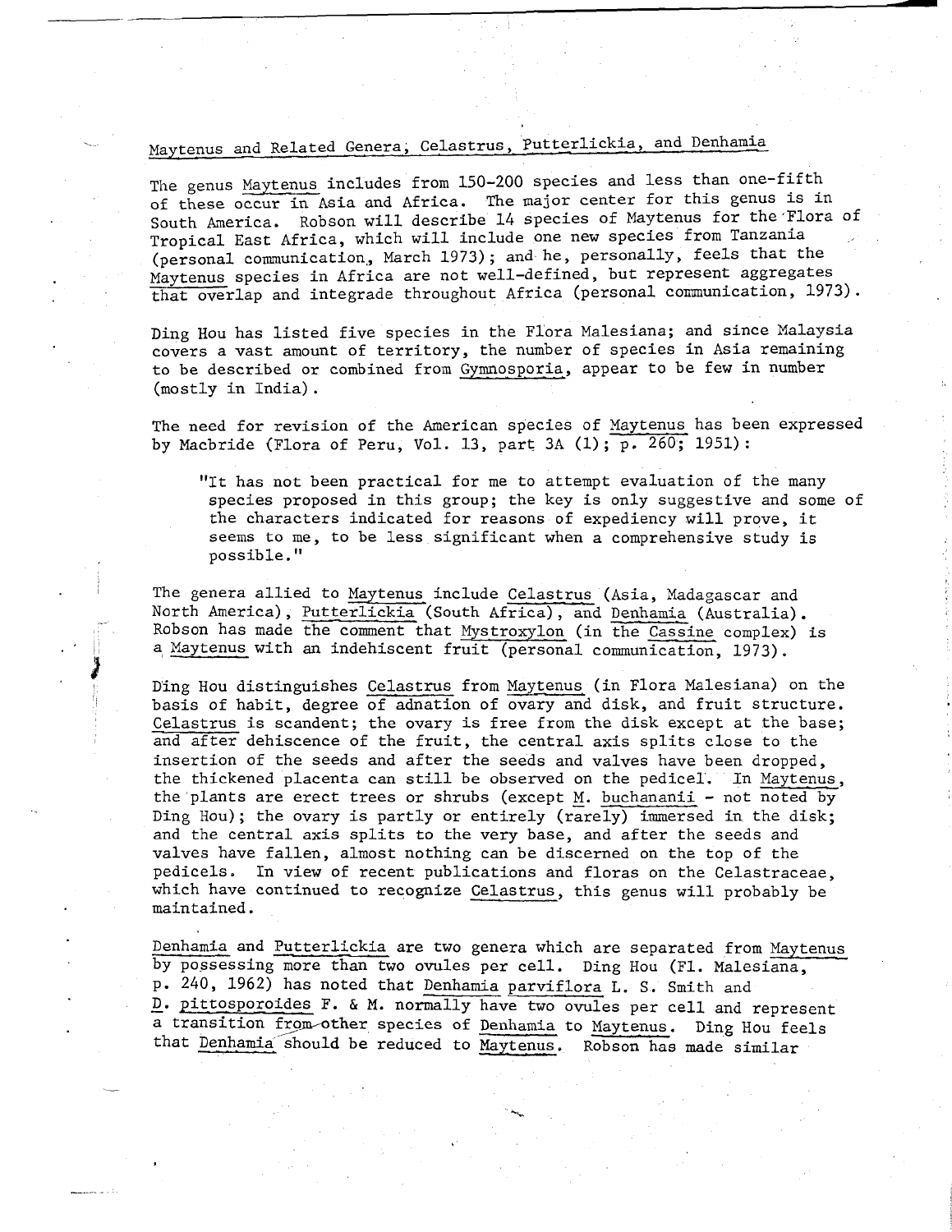comments about Putterlickia, which is nothing more than a Maytenus with usually more than two ovules per cell, and like the genus Denhamia, it may have to be eventually included in Maytenus (Bol. Soc. Brot.: 5, 1965). Except for geographical distribution, I am not certain what separates Denhamia from Putterlickia. Robson intends to maintain the genus Putterlickia (Robson, personal communication, 1973).

 $\overline{2}$